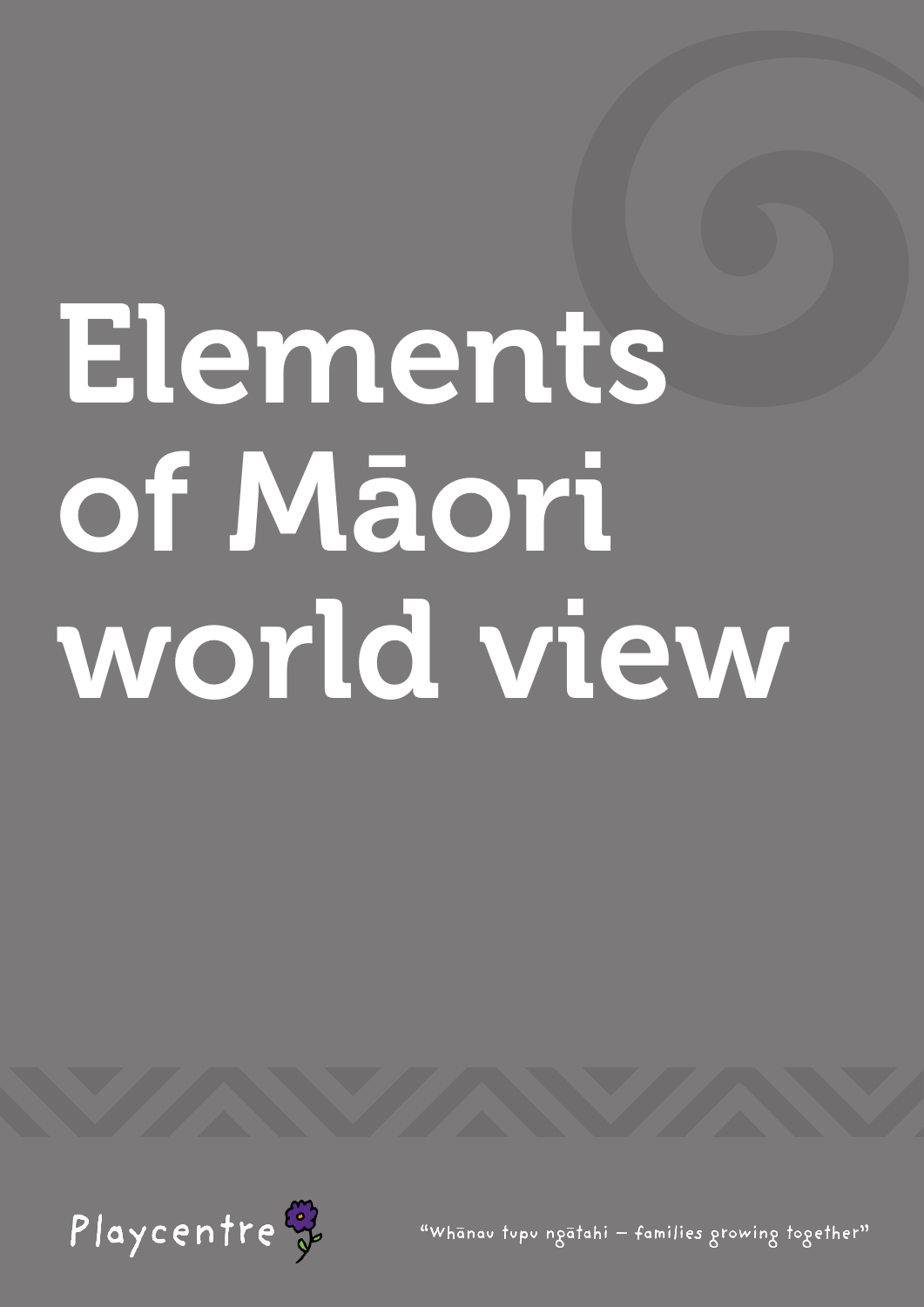# **Elements of Māori world view**

This document was distributed to delegates at the Playcentre Federation Bicultural weekend. Its origins lie in the Guiding Prinicples/Kaupapa of Te Wānanga-o-Raukawa document by Pakake Winiata. With his permission, Alaine Tamati-Aubrey has adapted this document, enabling us to consider the characteristics of a Playcentre Federation based on a Māori world view. Many of the tikanga are discussed with adult education in mind. However, there are ways in which each Playcentre can incorporate the ten Kaupapa Māori in their sessions on the day-to-day basis.

Through Pūrākau, karakia, mōteatea, whakataukī and whakapapa our world view is described and a set of kaupapa are drawn from which the culture is founded. These are the bedrock, the foundation of the culture. The following are kaupapa with working definitions. Growing from within the kaupapa is our tikanga, just like a tree springs from Papatūānuku. The tikanga are actions, methods, processes, and policies that are aligned and consisted with the foundation kaupapa. All tikanga are actions, methods, processes, and policies that are aligned and consistent with the foundation kaupapa. All tikanga purporting to be Māori can find their bases in kaupapa.

We need to demonstrate how the tikanga of Playcentre are consistent with kaupapa Māori, which themselves are consistent with the Māori world view.

# 1) **Manaakitanga**

We endeavour to express manaakitanga, or mana enhancing behaviour towards each other, and to others, taking care not to trample another's mana. The concept of manaakitanga includes understanding tapu and mana. In pōwhiri rituals on the marae, the objective is to deal with the tapu and mana of the tangata-whenua and manuhiri in an enhancing, positive way. In our relationships with others we are aware of mana, our own and theirs. We act in a mana enhancing way, by expressing manaakitanga.

- Our delivery format is maintained and the best teaching and learning related services and kai possible are provided.
- We are generous with our kaiāwhina.
- We are generous with our staff in terms of payments, research, grants, professional development, work spaces, leave.
- Our policies foster manaakitanga by management of staff and members.
- Staff are provided with a delivery-training programme to enhance their capacity to teach.
- Annual reviews focus on how Playcentre can be supportive of staff aspirations.
- Reciprocal arrangements are developed between staff and teams.
- Members are looked after from enrolment to completion through a kaimanaaki system.
- Members' work and assignments are treated as taonga and looked after properly.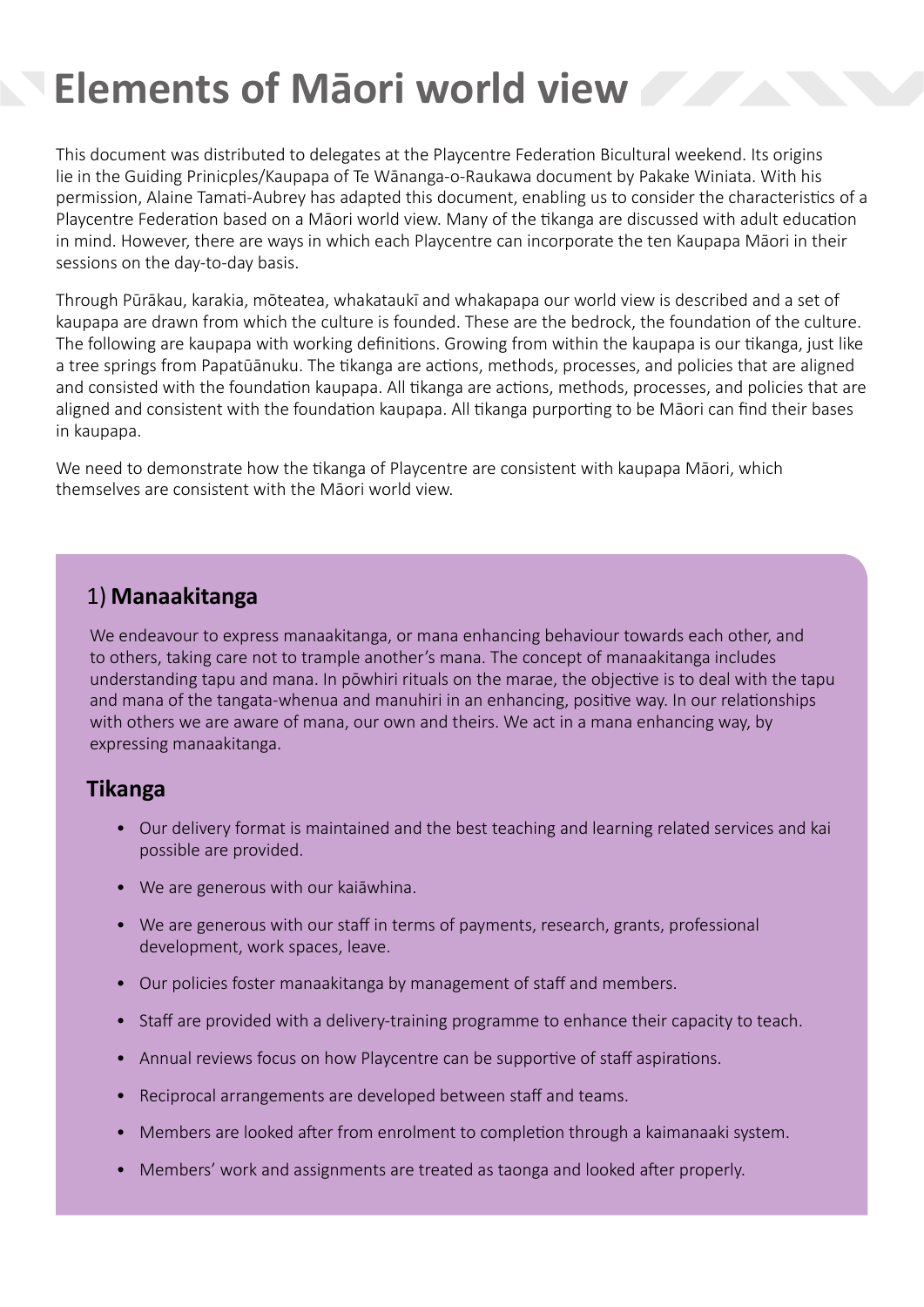# **2) Rangatiratanga**

Rangatiratanga is the expression of the attributes of a rangatira including humility, leadership by example, generosity, selflessness, diplomacy, and knowledge of benefit to the membership. Playcentre acknowledges the rangatiratanga of individuals, whānau, centres in its activities. We understand the importance of 'walking the talk' following through on commitments made, manaakitanga, integrity and honesty.

# **Tikanga**

- Playcentre nurtures and develops rangatira attributes amongst staff and members.
- The contributions made by staff, kaiawhina and members to Playcentre are regularly acknowledged.
- The activities of senior management are reflective of the attributes of rangatira, of whakaaro Māori.
- All staff and members are considered rangatira in their own right and are treated accordingly.
- High academic standards and excellence contribute to the rangatira of Playcentre.

# **3) Whanaungatanga**

The people are our wealth. This system of kinship, including rights and reciprocal obligations (utu) that underpin the social organization of whānau, centres should be part of the life of this organization. Whanaungatanga is about being a part of a larger whole of the collective. Māori are related to all living things and thus express whanaungatanga with their surroundings. Whanaungatanga is about knowing you are not alone, but that you have a wider set of acquaintances that provide support, assistance, nurturing, guidance and direction when needed.

Whanaungatanga is the antithesis of Pākehā models of individualism. Independence 'standing on your own two feet', accusations of nepotism, tribalism and racism and other such ideas are inconsistent with whanaungatanga. Interdependence with each other rather than independence is the goal.

- Providing opportunities for the expression of whanaungatanga amongst members and staff.
- Developing policies consistent with whanaungatanga.
- Maintaining close links with life members of Playcentre
- Defining and maintaining role based systems in our activities.
- Encouraging reciprocity among staff and members
- Planning and developing extensive support systems for members to enhance sustainability.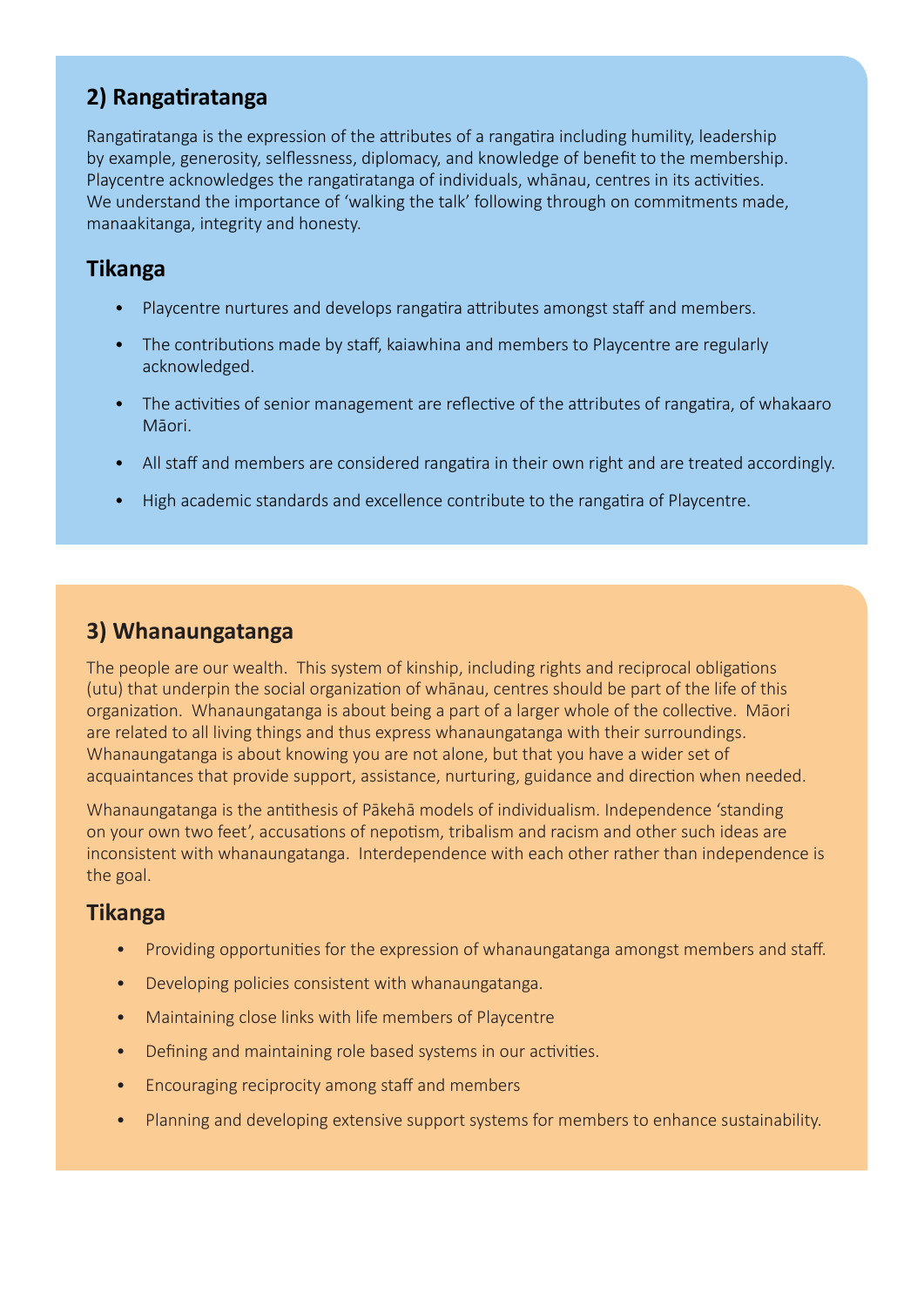# **4) Kotahitanga**

This is developing and maintaining a unity of purpose and direction and avoiding approaches and decisions that lead to division that lead to division and disharmony.

A commitment by the organisation through oneness of mind and action of achieving its vision would be the expression of kotahitanga.

All are encouraged to make their contribution, to have their say. The collective would then determine what is best and appropriate for the organisation.

#### **Tikanga**

- Keeping people informed and in the loop.
- Providing for contributions from all staff and members to decision-making processes.
- Prioritising the development of unity within the organization
- Discouraging division between staff and members
- Major research projects are conducted across all disciplines.

# **5) Wairuatanga**

An emphasis on the fostering of wairuatanga is a unique feature of Playcentre. Wairuatanga is about understanding and believing that there is a spiritual existence in addition to the physical. The physical world is represented by Te Ao Mārama, surrounded and connected to Ngā Rangi Tūhāhā and Ngā Pō, the spiritual realms. We as Māori represent these realms within us, having both a taha kikokiko and a taha wairua. We are intimately connected spiritually to our environment, our maunga, awa, moana and marae, all of which have their own wairua.

The wairua of a person requires nourishment as regularly as the tinana, and the forms of nourishment differ among people. The environs of Playcentre are nourishing and nurturing of the wairuatanga of staff and members.

- Further developing a wairua nourishing and nurturing environment including the provision of noho puku spaces and marae style environs.
- Encouraging the inclusion of deliverables involving visiting and teaching in natural venues including te ngahere, te moana.
- Encouraging and continuing the practices of karakia and mihimihi at the start of the day.
- Providing for karakia Māori and other belief expression in our activities.
- Mirimiri sessions provided to staff for stress relief.
- Increased involvement by staff in pōwhiri encouraged, including welcoming of new staff.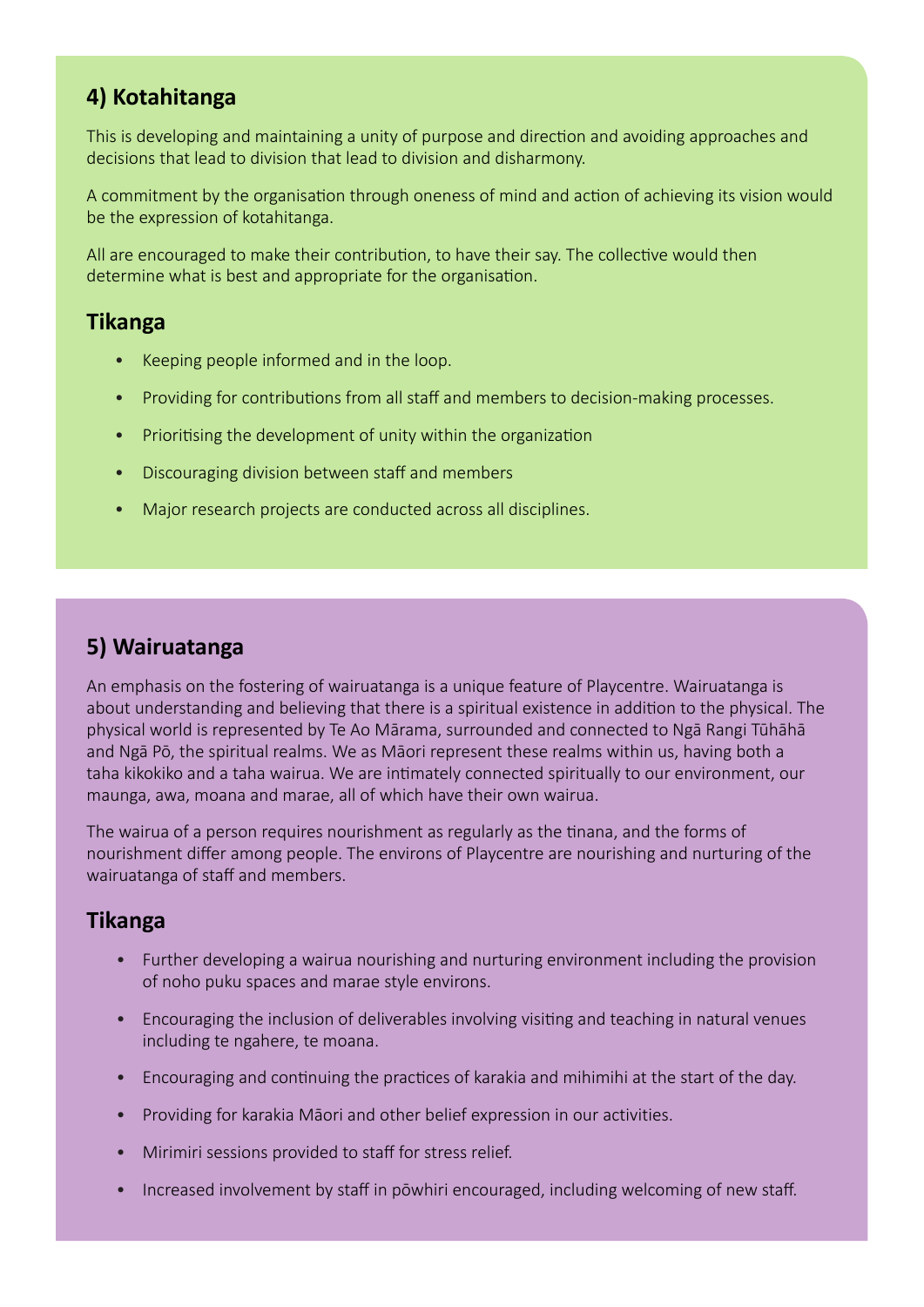# **6) Ūkaipōtanga**

The presence of Te Tiriti o Waitanga studies as generic programme of study highlights the importance of this kaupapa and the importance of tūrangawaewae, te hau kainga, to ground themselves to the land and home. Ūkaipō are the places we find ourselves, our strength, our energy. Having a place where you belong, where you count, where you are important and where you can contribute is essential for Māori wellbeing. As a whole person with your identity intact, you can make your contribution.

Playcentre is considered more than a place of service and education. The benefits derived from people being stimulated in their work and study, feeling energetic, believing they are important and having a contribution to make are considerable.

#### **Tikanga**

- Arrangements that foster a sense of importance, belonging and contribution.
- Work related stress management practices.
- Commitment to a higher purpose of the survival of Māori
- Prioritising stimulating exciting activity.
- Maximising member retention and completion.
- Better communications relying less on email and more on kanohi ki te kanohi.
- Developing interdepartmental relationships and cooperation, professionally and personally.

# **7) Pūkengatanga**

Te ako, te pupuri, te waihanga, teaching, preserving and creating mātauranga Māori and having a recognized ability in these areas is a reflection of pūkengatanga. This would not be to the exclusion of mātauranga drawn from other traditions, but our traditions should be the priority and the focus for this purpose.

Excellence in our mātauranga Māori academic pursuits is fundamental to our vision.

- All academic programmes have a clear mātauranga Māori basis.
- A significant proportion of research funding and time is targeted towards the preservation and creation of mātauranga Māori.
- Mātauranga Māori based teaching pedagogy, assessment and evaluation is developed and implemented.
- Noho puku spaces are developed around the rohe.
- On-going support for conferences attendance and other opportunities to display the pūkengatanga of Playcentre.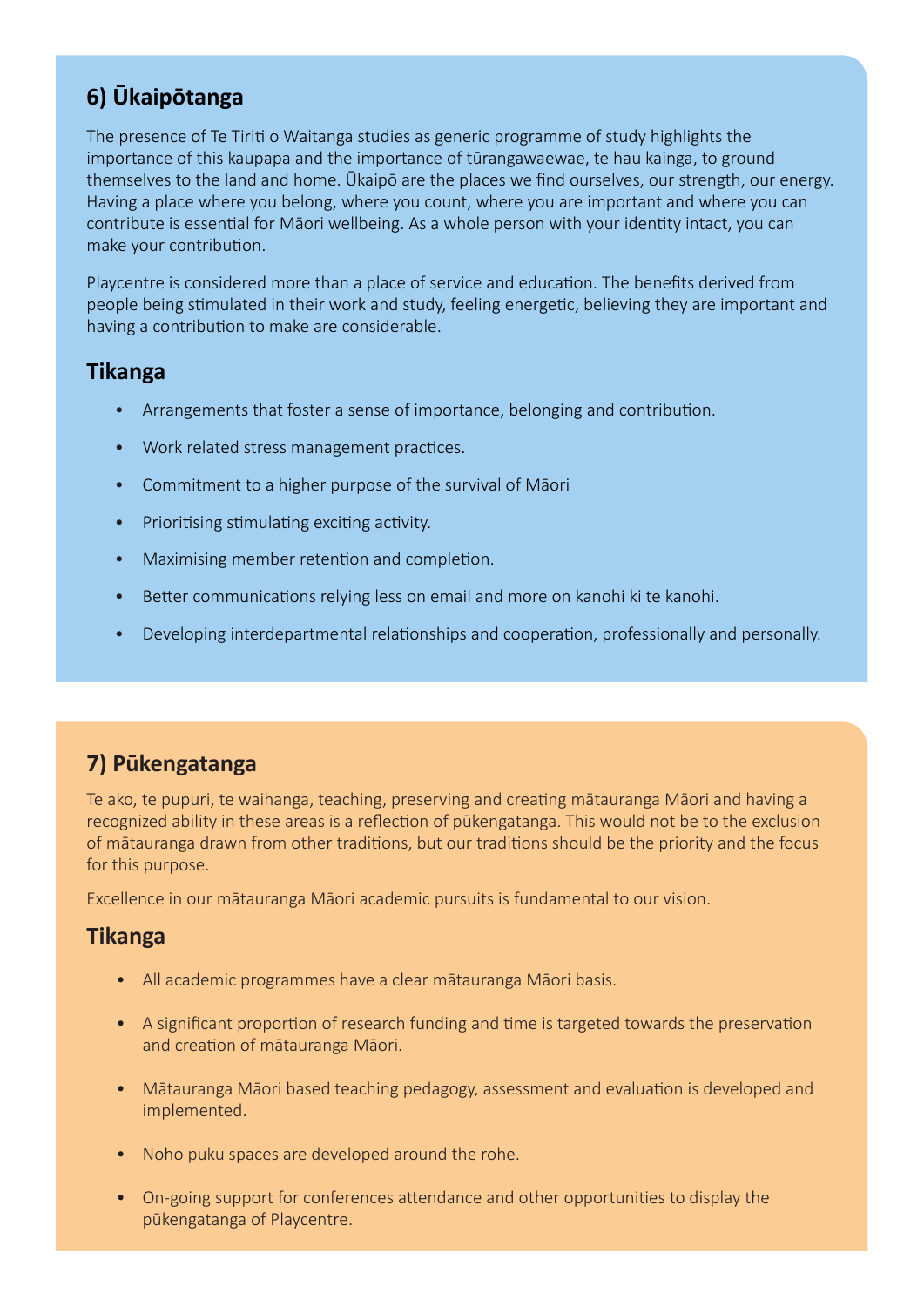# **8) Kaitiakitanga**

Preserving and maintaining the existence of Playcentre so it can continue to fulfil its functions and duties is the essence of this kaupapa.

This kaupapa has several facets including:

- a) the preservation of taonga e.g. te reo, tikanga, kōrero-a-tangata.
- b) appropriate financial management that ensures Playcentre does not go bankrupt.
- c) accountability to ourselves first, to the Crown and its agencies second.

The dollar is but one aspect of one of the ten kaupapa, however it is not being promoted as the paramount consideration in the life of a tikanga Māori organization, nor the primary motivator to action. It is important however and is part of this kaupapa.

#### **Tikanga**

- Financial management practices consistent with kaupapa of the organisation.
- Financial accounting practices consistent with the kaupapa of the organisation.
- An extensive recording programme to collect and archive mātauranga Māori kōrero of our life members.

# **9) Whakapapa**

This is the foundation of the Māori world view. Insight into the meaning of whakapapa can be found in the kupu itself, to make or move towards papa, or in other words grounding oneself. As Māori we trace our descent from Te Kore, to Te Pō and eventually through to Te Ao Mārama, where we are grounded to Papatūānuku and look upwards to Ranginui. Māori descriptions of the creation, conception to childbirth, the growth of a tree and the acquisition of knowledge are all whakapapa based recitals.

Shirres describes the concept of the eternal present, where in ritual, the past and the present become the present. Ranginui and Papatūānuku and their children are here and now, our tūpuna are beside us. As such we become one with these ancient spiritual powers and carry out our role in creation and contributing to our future. This is whakapapa.

- The developing links between members, staff, through mihimihi sessions and national meetings are promoted and encouraged.
- Whakapapa as an analysis and synthesis tool within the research activity of the Playcentre is promoted.
- Recording (audio and video) of life members.
- Research into the Māori worldview is encouraged.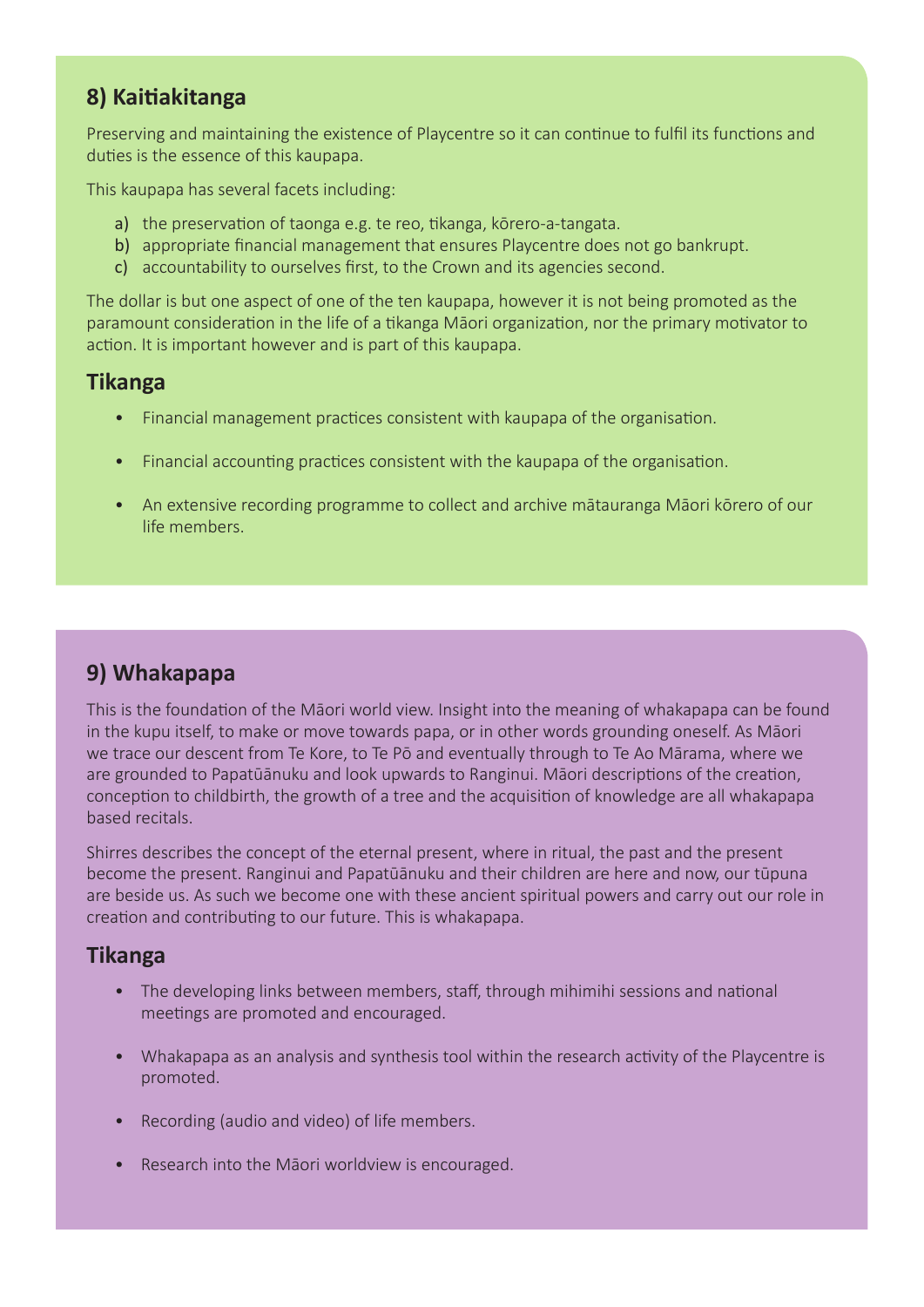# **10) Te Reo**

Halting the decline and the revival of te reo Māori is a focus of activity within the Playcentre organisation. As such, te reo Māori has been identified as a kaupapa of Playcentre, and its revival central to not only the academic pursuits of the Playcentre, but all of its activities.

Te reo Māori is the medium through which Māori articulate a Māori world view. Debate about whether you are Māori if you can't speak Māori is not being promoted. What is being promoted is that a tikanga Māori organization ought to have te reo Māori as a focus. The survival of our people as Māori will no doubt be enhanced if te reo Māori survives. We simply will not be able to maintain our uniqueness as a people without it.

Our planning, policies, development, course proposals, staff development have incorporated into them processes and facets that promote te reo Māori and ensure its survival within this organization and amongst our membership.

#### **Tikanga**

- All official documents and papers of the Playcentre are rendered in Māori e.g. the Constitution and policy statements.
- All staff are provided with the opportunity to become capable speakers and writers of te reo through courses and experiential learning.
- Playcentre strives to improve its delivery of reo programs and the outcomes for members. There is development towards establishing a reo Māori environment.

# **He Kōrero Whakakapi**

There is a lot more work to be done, particularly on the implementation of the kaupapa. It is felt that it is important to have a range of kaupapa rather than try to condense too many ideas under one kaupapa. Where kaupapa are seen to be in opposition in certain conditions, a natural process of prioritising and finding balance will take place. It is suggested the daily decision-making needs to be based on at least one of the kaupapa, whereas major decisions need to find their basis in all ten of the kaupapa.

It is important that Playcentre consider how the adoption of these kaupapa and the resultant tikanga will intersect with other requirements regarding how an organisation should operate. Some of these include the law, notions of best practice, equal employment opportunities, employment contracts and conditions, strategic and business planning etc.

This is an opportunity to forge a new kind of organisation that will be distinctive in the Early Childhood Education landscape.

Pakake Winiata, Kaihautū o Te Whare Wānanga Mātauranga Māori, is the author of the Guiding Principles/ Kaupapa of Te Wānanga-o-Raukawa document on which this article is based.

Alaine Tamati-Aubrey is Point of contact for Puriri Whakamaru o Taranaki which was re-established in August 2007 and a whānau member of Māori Caucus. She organized the 2009 Playcentre National Māori Hui-ā-Tau held at Owae Waitara Marae in Taranaki.